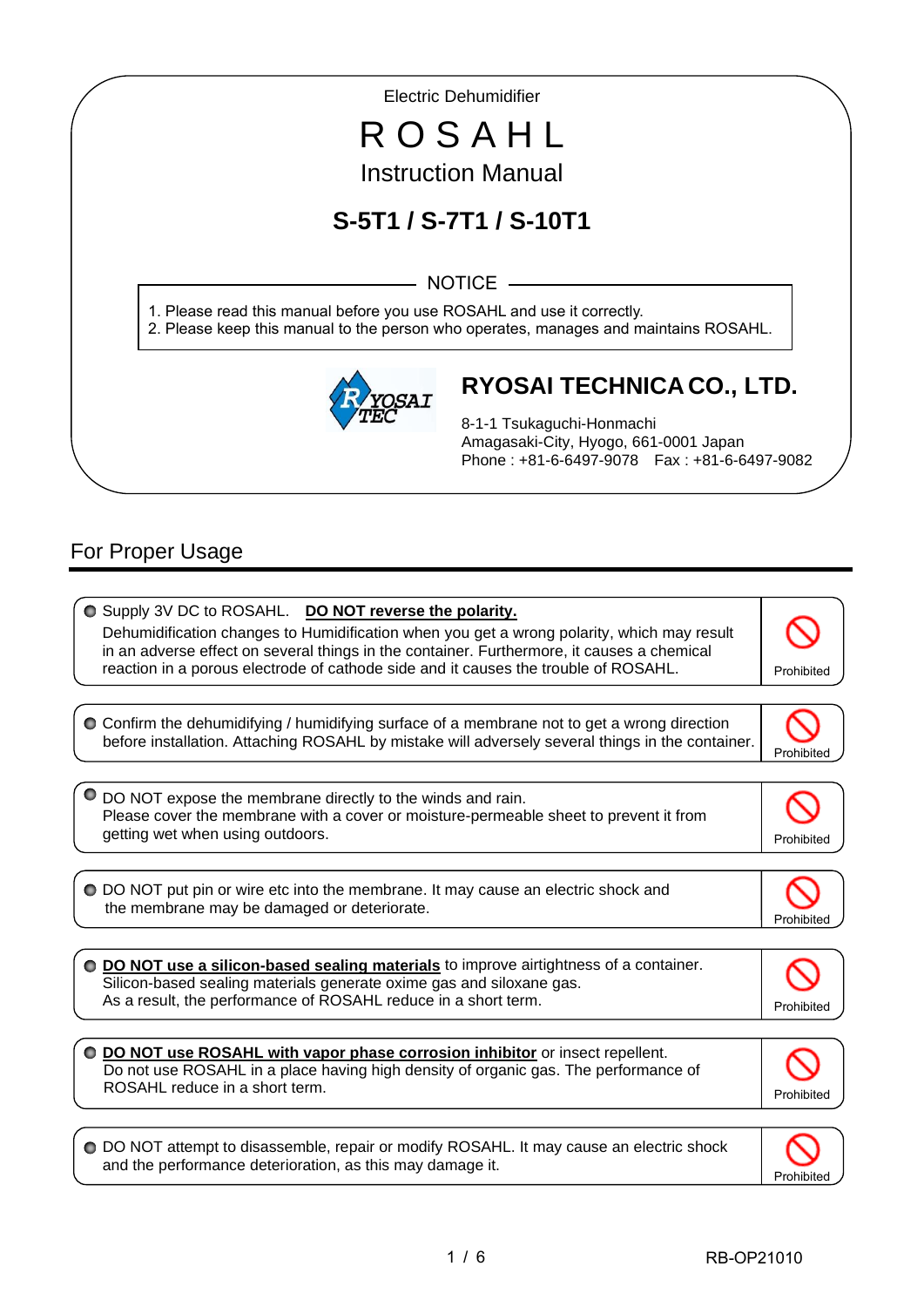## **Installation**

I

Make a moisture discharging hole and installation hole for the following dimensions on the container, attach ROSAHL with screws.

 Note 1) Processed dimensions for Moisture discharging hole and Installation hole, refer to Table 1. Note 2) Processed dimensions for Rainproof cover, refer to Table 2.

| Table 1. Installation dimensions (mm) |       |       |        |
|---------------------------------------|-------|-------|--------|
| Model name                            | S-5T1 | S-7T1 | S-10T1 |
| Dim. a                                | 91    | 118   | 148    |
| Dim. b                                | 40    | 50    | 43.5   |
| Dim. c                                | 60    | 50    | 56.5   |
| Dim. d                                |       |       | 100    |
| Dim. e                                |       |       | 75     |
| Dim. f                                |       |       | 88     |
| Dim. q                                | 5     | 5     | 5      |
| Dim. h                                | 60    | 80    | 100    |
| Dim. k                                | 67    | 87    | 117    |
| Reference                             | Fig.1 |       | Fig.2  |

#### **Table 2. Rainproof cover installation dimensions (mm)**

| *Option parts   |         |         |                 |  |
|-----------------|---------|---------|-----------------|--|
| Model name      | S-5T1   | S-7T1   | S-10T1          |  |
| Dim. m          | 135     | 175     | 225             |  |
| Dim. n          | 55      | 65      | 90              |  |
| Dim. p          | 70      | 85      | 90              |  |
| Reference       | Fia.1   |         | Fig.2           |  |
| Rainproof cover | For     | For     | For             |  |
| Model name      | RDH-5J1 | RDH-7J1 | <b>RDH-10J1</b> |  |





# Precautions for Use of ROSAHL

- 1) Confirm the dehumidifying / humidifying surface of a membrane not to get a wrong direction before installation. Attaching ROSAHL by mistake will adversely affect several things in the container.
- 2) Attach ROSAHL in the center of the inner side surface of a container with a gasket.
- (Do not attach it on a top or bottom surface.)
- 3) Keep strictly the following about power supply to ROSAHL
- (1) Do not reverse the polarity. Confirm a polarity indication of ROSAHL. Dehumidification changes to humidification when you get a wrong polarity, which may result in an adverse effect on several things in the container. Furthermore, it causes a chemical reaction in a porous electrode of cathode side and it causes the trouble of ROSAHL.
- (2) ROSAHL usually has a big rush current when the power is turned on. Therefore, we recommend the following power supply.
- (3) Use a dedicated power supply for each membrane. When multiple membrane are connected in series or parallel, the trouble of one membrane may cause all other membranes to be disabled.
- (4) The water vapor go through a membrane of ROSAHL. If you switch off a power supply, outside water vapor is returned into a container and the humidity is restored.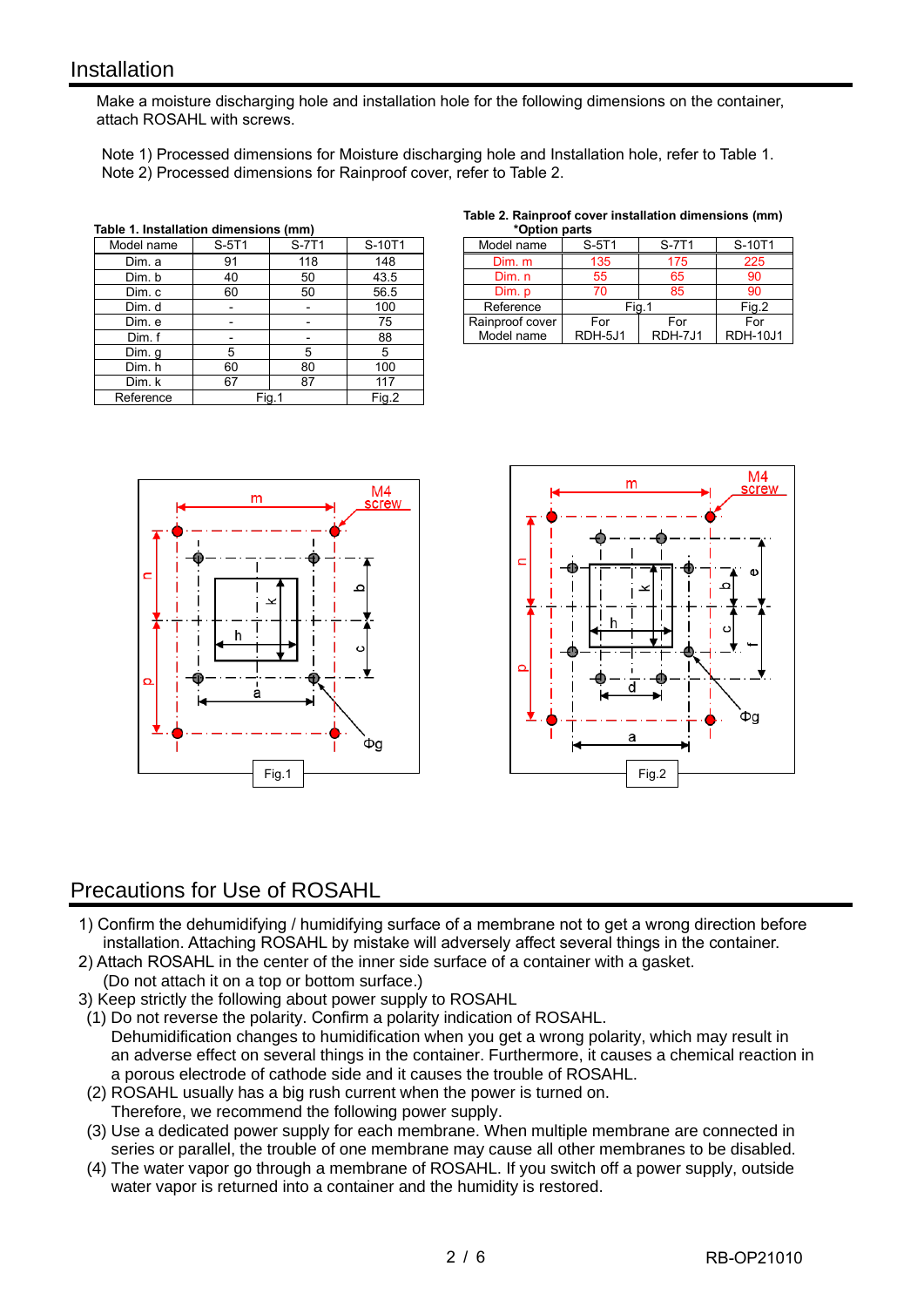Table 1. Recommended Power Supply Specifications

| <u>Habio T. INCODITIBIORIQUATI ONICI OUPPIY OPOCHIQUIOHO</u> |                                                                                 |       |        |
|--------------------------------------------------------------|---------------------------------------------------------------------------------|-------|--------|
| Model<br>Item                                                | S-5T1                                                                           | S-7T1 | S-10T1 |
| Rated output voltage                                         |                                                                                 | 3V DC |        |
| Rated output current                                         | 3A                                                                              | 5A    | 10A    |
| Overcurrent protection function<br>* Note                    | Required                                                                        |       |        |
| Overvoltage protection function                              | Required                                                                        |       |        |
| Output voltage variation                                     | 0.1V or less                                                                    |       |        |
| Ripple noise                                                 | 0.2V or less                                                                    |       |        |
| <b>Others</b>                                                | In accordance with the specifications of<br>commercially available power supply |       |        |

 Note : Use a constant or fold-back current limiting regarding overcurrent protection function. You cannot use the power supply with the Hiccup mode current limiting type, because the voltage more than 2V is necessary for ROSAHL when an overcurrent protection function worked. Also ROSAHL may not work correctly depending on a characteristic of fold-back current limiting.

- 4) A container must be an airtightness container. If a container has low airtightness and moisture permeable material, the results may not be what you expected.
- 5) If you use ROSAHL with a gasket that contains an antioxidant, crystal materials may be generated on the surface of a membrane. When you choose a gasket, evaluate it enough.
- 6) Do not use silicon-based sealing materials to improve airtightness of a container. (Silicon-based sealing materials generate oxime gas and siloxane gas. As a result, the performance of ROSAHL reduce in a short term.) Additionally, when using any other sealing materials, ROSAHL must be attached after sealing materials are completely cured. Volatile substances generated during curing affect the performance of ROSAHL. [Recommended products] : modified silicon caulk (Konishi Co., Ltd.)
- 7) Do not expose a moisture discharging side of a membrane to water. When using outdoors, be sure to attach a cover or vent filter to protect a membrane from water or insects.
- 8) Attach a moisture-permeable sheet to a membrane to protect ROSAHL from much dust or oil mists. [Recommended products] : Vent Filter TEMISH S-NTF2131A-S06 (Nitto Denko Corporation)
- 9) Keep the moisture discharging side of a membrane well ventilated.
- 10) Do not use ROSAHL with vapor phase corrosion inhibitor or insect repellent. Do not use ROSAHL in a place having high density of organic gas.
- 11) Do not do remodeling. ROSAHL may break down.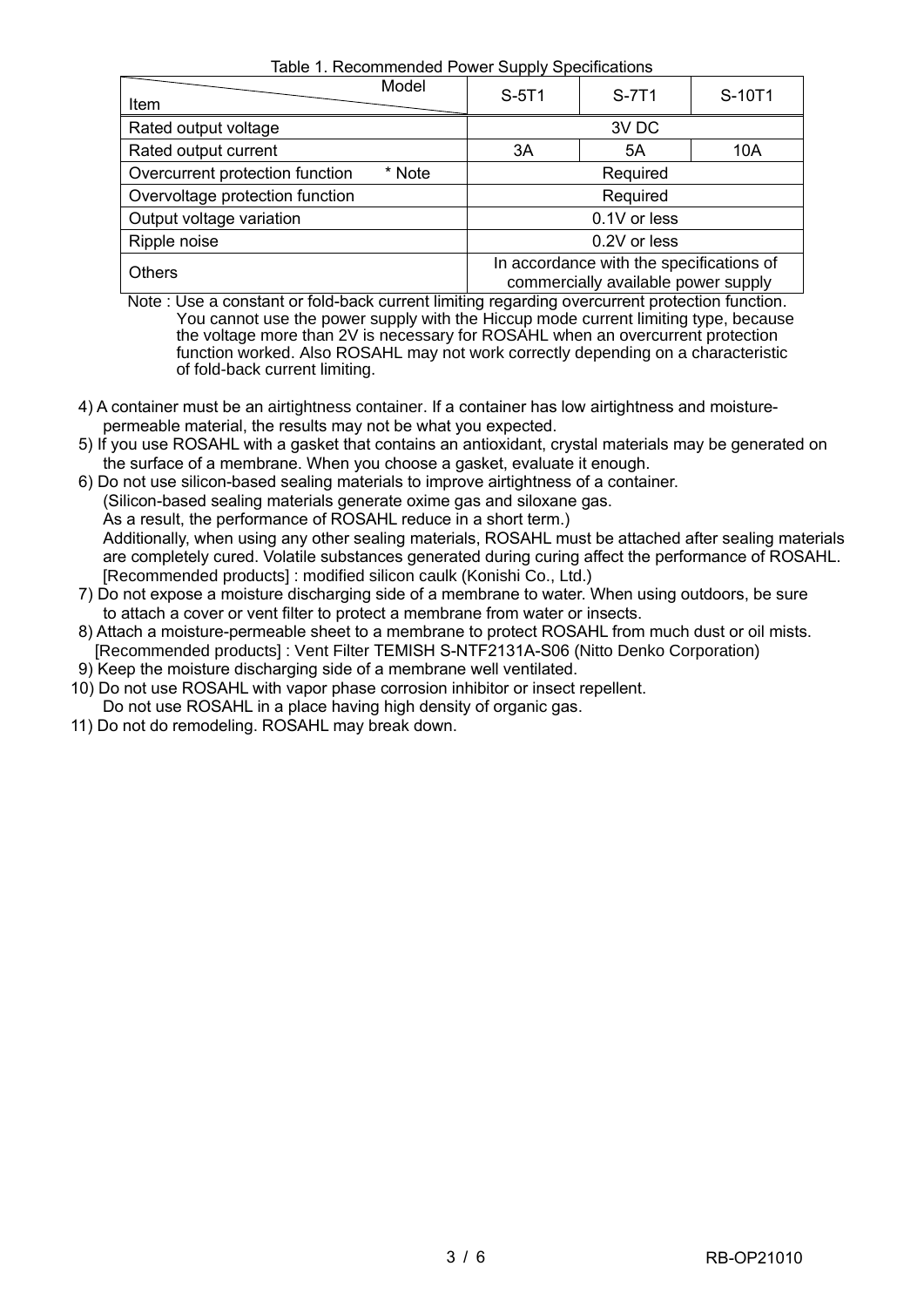Please confirm the following items surely before turning on the power.

- 1. Is the power supply 3V DC?
- 2. Is the polarity of ROSAHL correct?
- 3. Does not a membrane get wet?

#### Usage

1. Please supply 3V DC to ROSAHL.

2. Please adjust a supply voltage in the range of 2.9 - 3.3V DC between each terminals after 15-20 minutes turning on the power at the first time of installation. (ROSAHL naturally causes a relatively big rush current when the power is turned on.

But this is not abnormal.)

# **Specifications**

| Items                        | Model Name             | $S-5T1$    | S-7T1       | S-10T1     |
|------------------------------|------------------------|------------|-------------|------------|
| Dehumidifying Performance    | $(g/day)^{*1}$         | 8          | 16          | 29         |
| Applicable Volume            | $(m^3)^*$ <sup>2</sup> | $\sim$ 1   | ~2          | $\sim$ 4   |
| <b>Terminal Voltage</b>      | (V)                    |            | 3 DC        |            |
| <b>Power Consumption</b>     | $(W)^*$ <sup>3</sup>   | 3          | 6           | 12         |
| <b>Dimensions</b>            | $(mm)^{*4}$            | 130×111×30 | 150×138×30  | 185×168×30 |
| Weight                       | (kg)                   | 0.4        | 0.5         | 0.7        |
| <b>Operating Temperature</b> | (deg C)                |            | $-10$ to 50 |            |

**Notes** 

\*1 The initial value at the temperature of 30 deg C and humidity 60%RH. (The dehumidifying performance will reduce during use. How much it degrades depends on the operating environment and conditions. If any signs of abnormality are seen, early replacement is recommended.)

\*2 The applicable volume is for a sealed, moisture-impermeable container, and may vary depending on the material of the container, state of sealing and required humidity.

- \*3 The annual average power consumption in average condition in Japan.
- \*4 Dimensions show the values of  $H \times W \times D$  in the figure below.

# **Outline**

## [Dehumidifying side]



**Front view** 



## **Moisture discharging sidel**

| O |  | O |
|---|--|---|
| О |  | O |

**Rear view** (Mounting surface)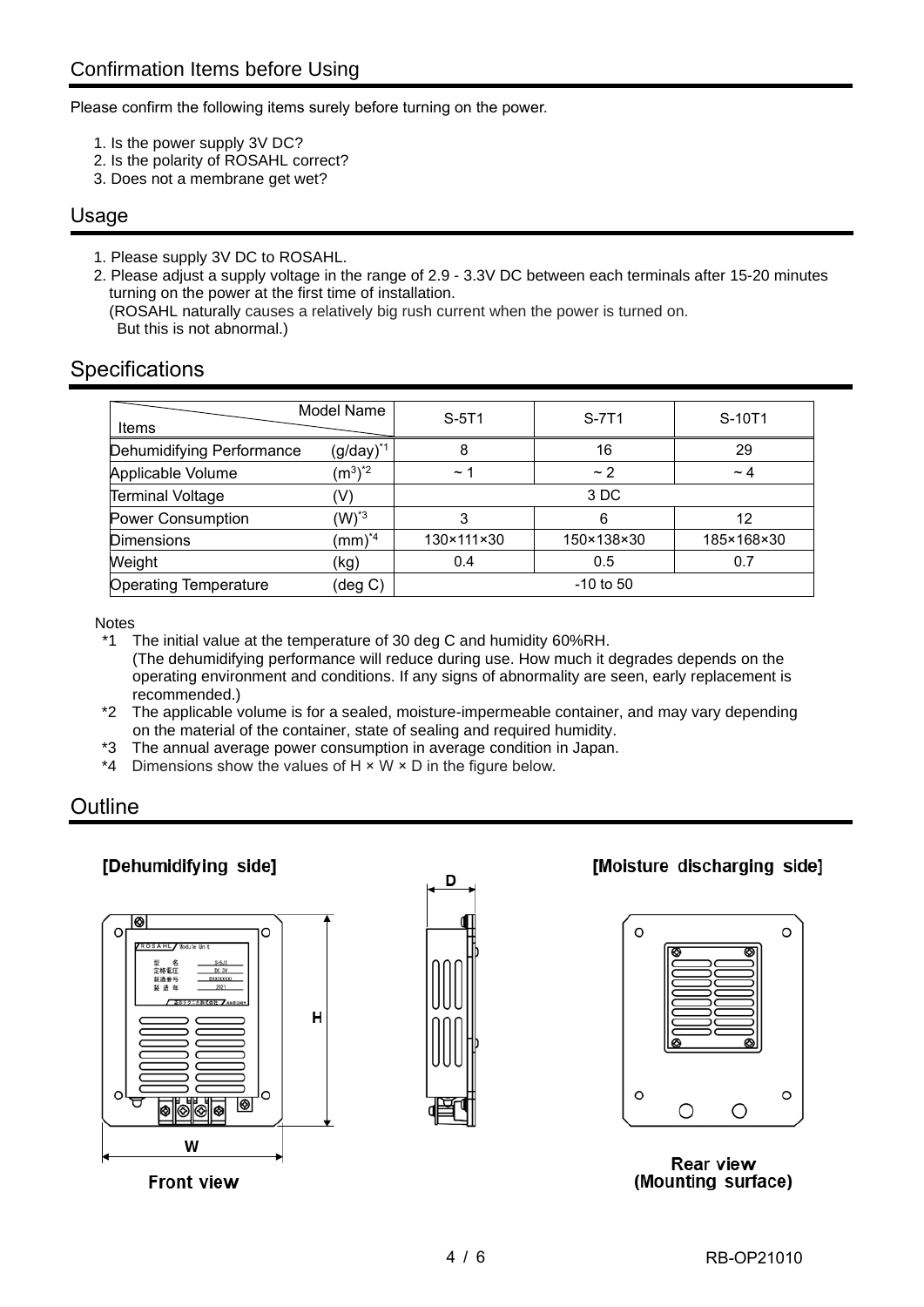#### **Prohibited Substances and Recommended Materials for ROSAHL**

1. Prohibited substances

The substances which adversely affect ROSAHL and harm in response to ROSAHL are as follows. The anode side is affected mainly. Even the additives of materials may be affected. Please evaluate enough when a new substance is adopted or a maker is changed.

| Classification      | Substance Name                                     | <b>State</b>  | <b>Notes</b>                                                                           |
|---------------------|----------------------------------------------------|---------------|----------------------------------------------------------------------------------------|
|                     | hydrochloric acid gas                              | gas           |                                                                                        |
|                     | nitric acid gas                                    | gas           |                                                                                        |
|                     | other corrosion gases                              | gas           |                                                                                        |
|                     | SOx gas                                            | gas           |                                                                                        |
| Inorganic<br>Matter | NO <sub>x</sub> gas                                | gas           |                                                                                        |
|                     | chlorine gas                                       | gas           |                                                                                        |
|                     | sulfurous acid gas                                 | gas           |                                                                                        |
|                     | other pollution gases                              | gas           |                                                                                        |
|                     | concentrated hydrochloric acid                     | liquid        |                                                                                        |
|                     | concentrated nitric acid                           | liquid        |                                                                                        |
|                     | substance which produces other                     | liquid        |                                                                                        |
|                     | corrosion gas                                      |               |                                                                                        |
|                     | divalent metal ion                                 | liquid        |                                                                                        |
|                     | siloxane gas                                       | gas           |                                                                                        |
|                     | oxime gas                                          | gas           |                                                                                        |
|                     | lamp black                                         | gas           |                                                                                        |
|                     | diethylamine                                       | gas           |                                                                                        |
|                     | other amine-based gas                              | gas           |                                                                                        |
|                     | amide-based low molecular weight                   | gas, liquid   |                                                                                        |
|                     | compound                                           |               |                                                                                        |
|                     | methylene chloride                                 | liquid        |                                                                                        |
|                     | perchloroethylene                                  | liquid        |                                                                                        |
|                     | trichloroethylene                                  | liquid        |                                                                                        |
|                     | perchloroethylene                                  | liquid        |                                                                                        |
|                     | tetrachloroethylene<br>other chlorinated solvent   | liquid        |                                                                                        |
|                     |                                                    | liquid        |                                                                                        |
|                     | oil mist                                           | liquid        |                                                                                        |
| Organic             | dimethyl sulfoxide                                 | liquid        |                                                                                        |
| Matter              | other sulfur based organic solvent                 | liquid        |                                                                                        |
|                     | silicone sealant                                   | solid         | These substances produce siloxane gas.                                                 |
|                     | silicone grease                                    | solid         | Heat treatment (bake) is necessary to remove<br>low molecule siloxane of non-reaction. |
|                     | silicone rubber                                    | solid         |                                                                                        |
|                     | silicone-based sealing compound                    | solid         |                                                                                        |
|                     | other siloxane chemical compound                   | solid         |                                                                                        |
|                     | pran-ace                                           | solid         |                                                                                        |
|                     | camphor                                            | solid         |                                                                                        |
|                     | other insect repellent                             | solid         |                                                                                        |
|                     | paradichlorobenzene                                | gas, liquid   |                                                                                        |
|                     | other chlorine-based insect repellent              | gas, liquid   |                                                                                        |
|                     | vapor phase inhibitor                              | liquid, solid |                                                                                        |
|                     | corrosion inhibitor which is added in<br>materials | liquid, solid |                                                                                        |
|                     | cigaret tar constituent                            | gas, liquid   |                                                                                        |
|                     | 2,6-Di-tert-butyl-4-methylphenol (BHT)             | liquid        | The antioxidant which was added in packing                                             |